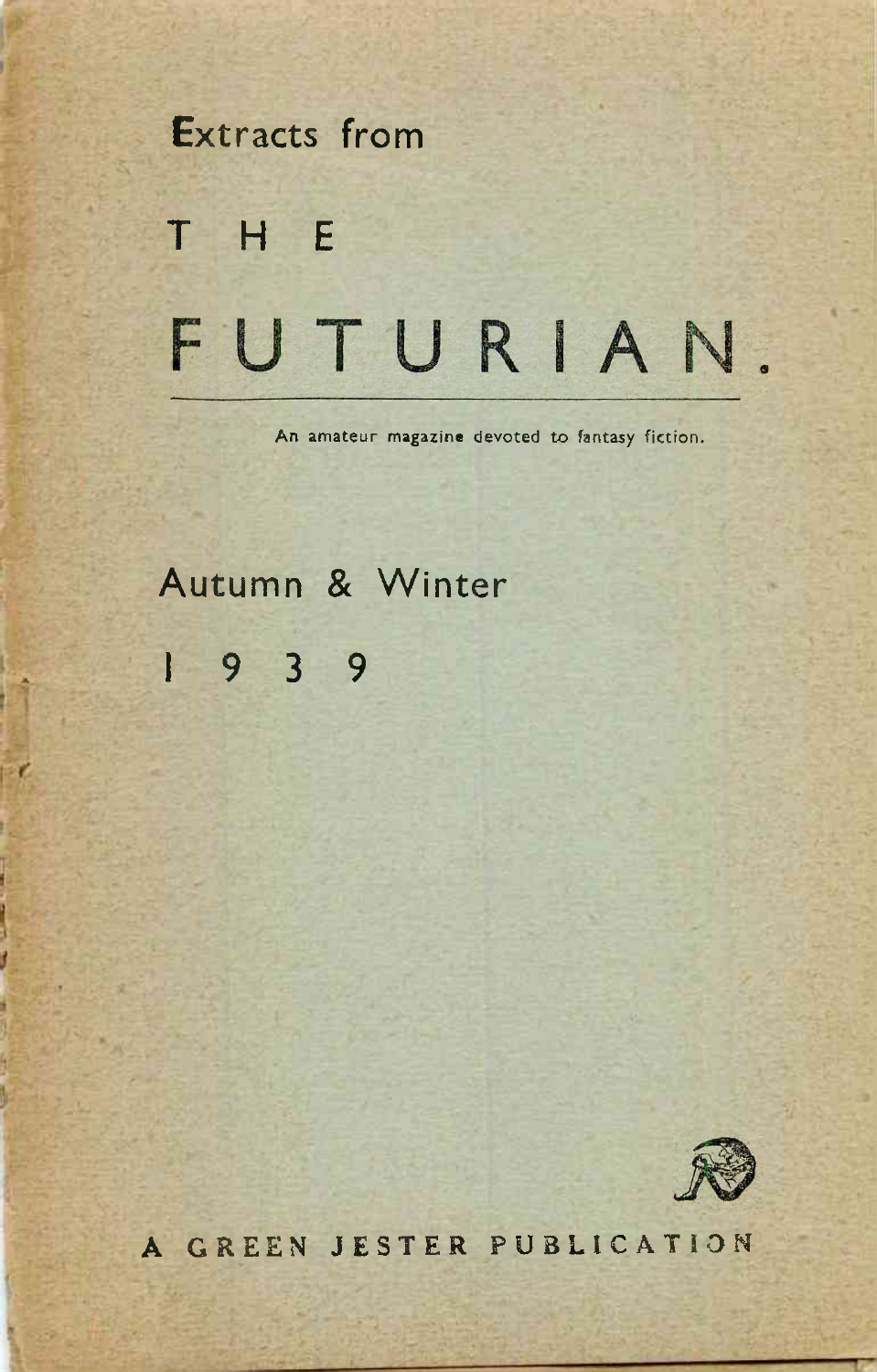# The FUTURIA

Editor: J. Michael Rosenblum. Circulation: Harold Gottliffe.

Produced at the Green Jester Press, and published at 13, Bentcliffe Avenue, Leeds 7.

Shortly before the publication of our Spring issue financial considerations forced us to the conclusion that the luxury of presenting some 2.00 copies of the Futurian to the F.A.P.A. was one we could no longer afford: however, as we do not wish to loose toucne with the Association, we are sending you in the usual mailing a special twice-yearly folder of extracts from our publications.

Here, in the familiar green cover of its elder  $\frac{1}{2}$  brother, is Volume  $1 - -$  let us know how you ike it.

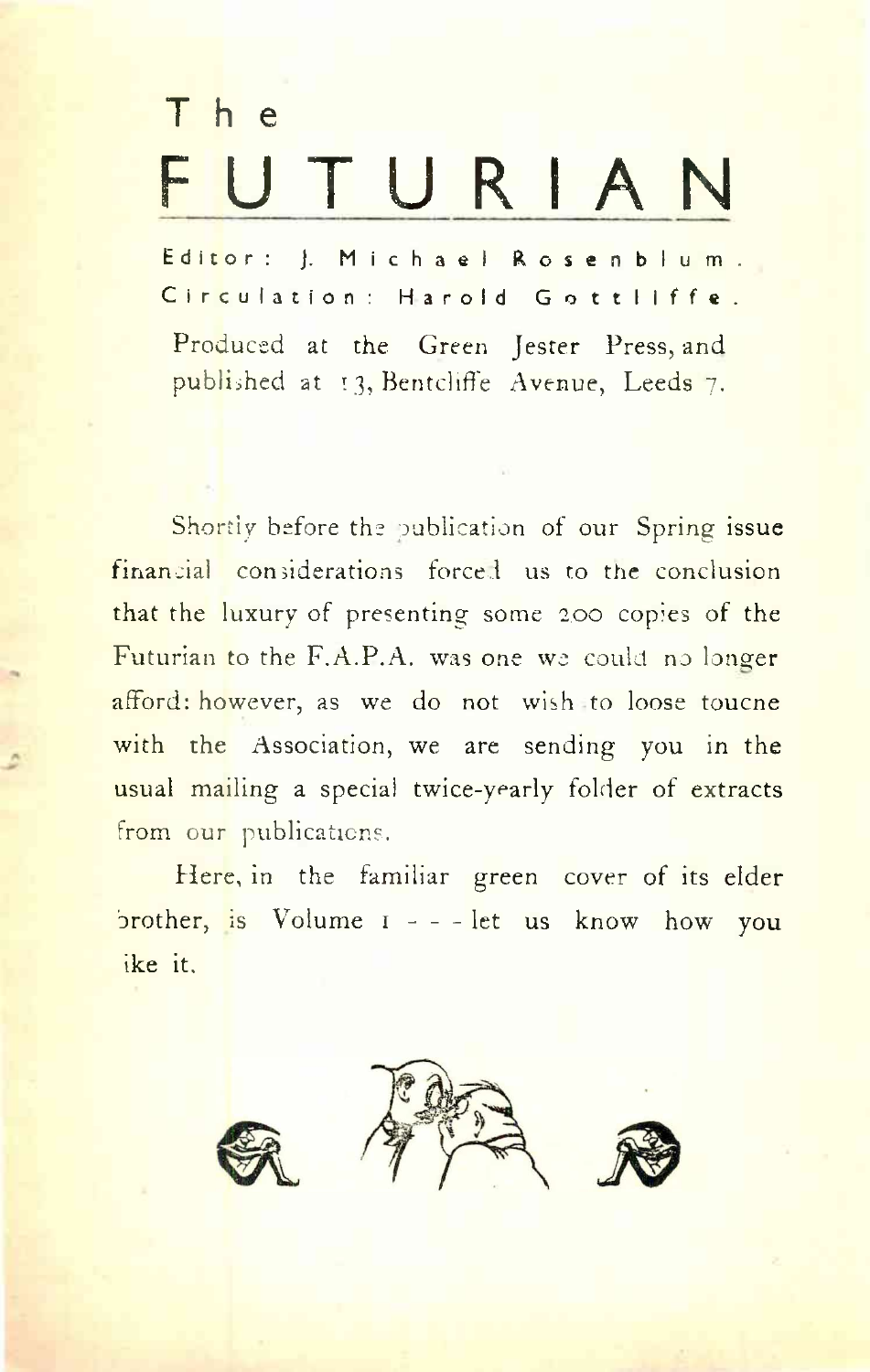### Ballade des Gens du Voyage

The sea stopped us time after time, A barrier of spray, It barred us from a warmer clime And ordered us to stay. But mankind has another way To order his campaign - Our ships sail eastwards to Bombay .... Dreamers may rest again. The air, our challenger sublime, Bid welcome to the fray; We laughed at all his pantomime, For dreams know no dismay. Some set to work, and some to pray And neither were quite sane, Our planes soar high and there they stay . . . . Dreamers may rest again. The stars topped mankinds upwards climb, We toiled with flame and ray; A challenged world - race in its prime, It'<sup>s</sup> dreams could fnd a way To storm that glittering array. We stand on Vegas plain Our space-ships everywhere held sway---- Dreamers may rest again. ENVOI Prince, we have left Earth far away, For conquest has its pain; Now at last we are home to stay,

Dreamers may rest again.

#### **HAROLD GOTTLIFFE.**

*5*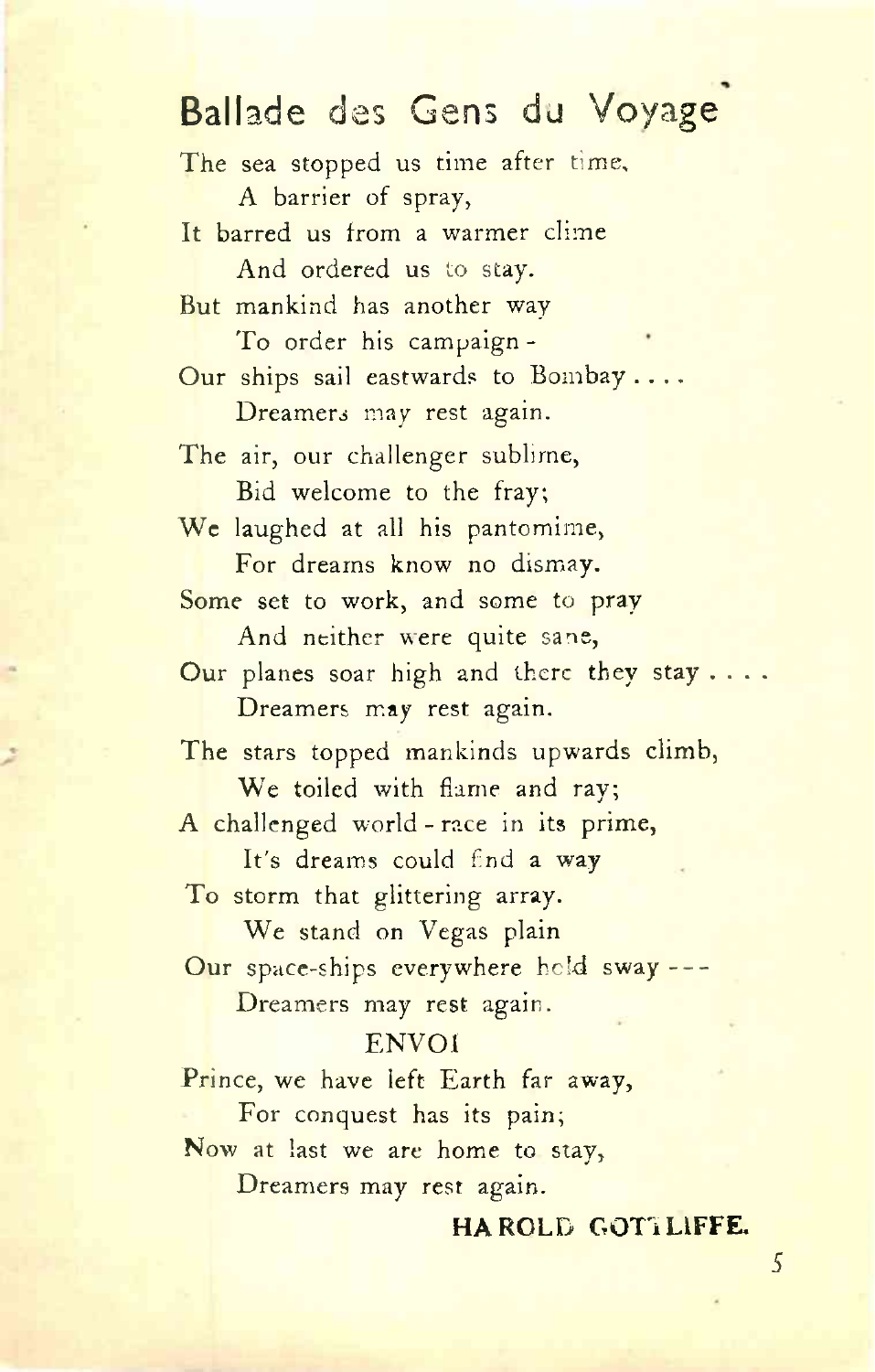

These diagrams snd those on the next page are. of the Lunar Space-ship designed by the techniciens of the Britisf Interplanetary Society; an article on it appeared in the Wimer 1939 issue of Futurian, and and a more detailed & technical account will be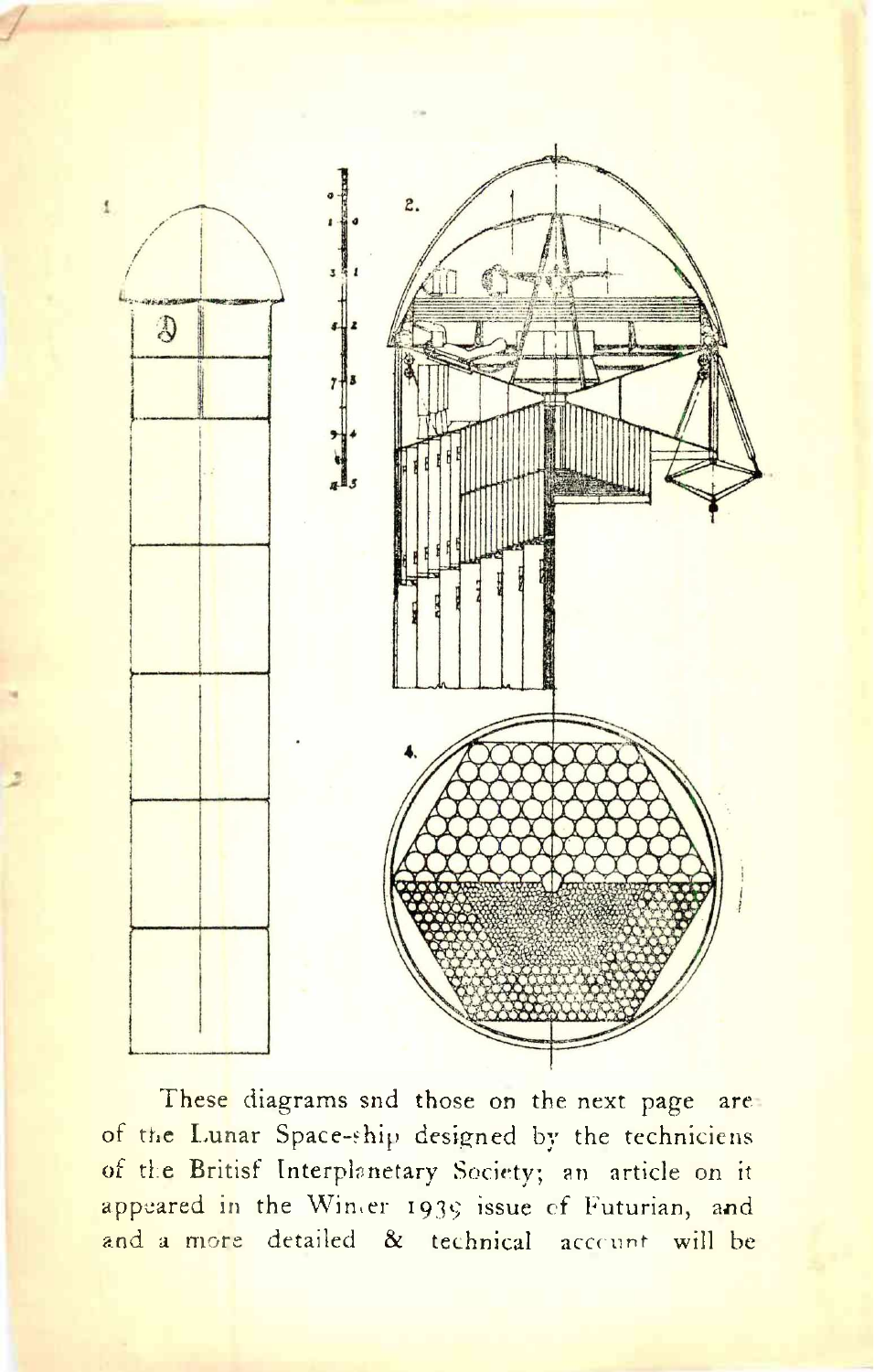

found in the B.I.S. Journal. The address of the B.I.S. is 88, Gray's Inh Road, London W.C.I.

Diagram 2 shows the ship as it reaches the moon, the majority of fuel cells having been jettissoned cn roure.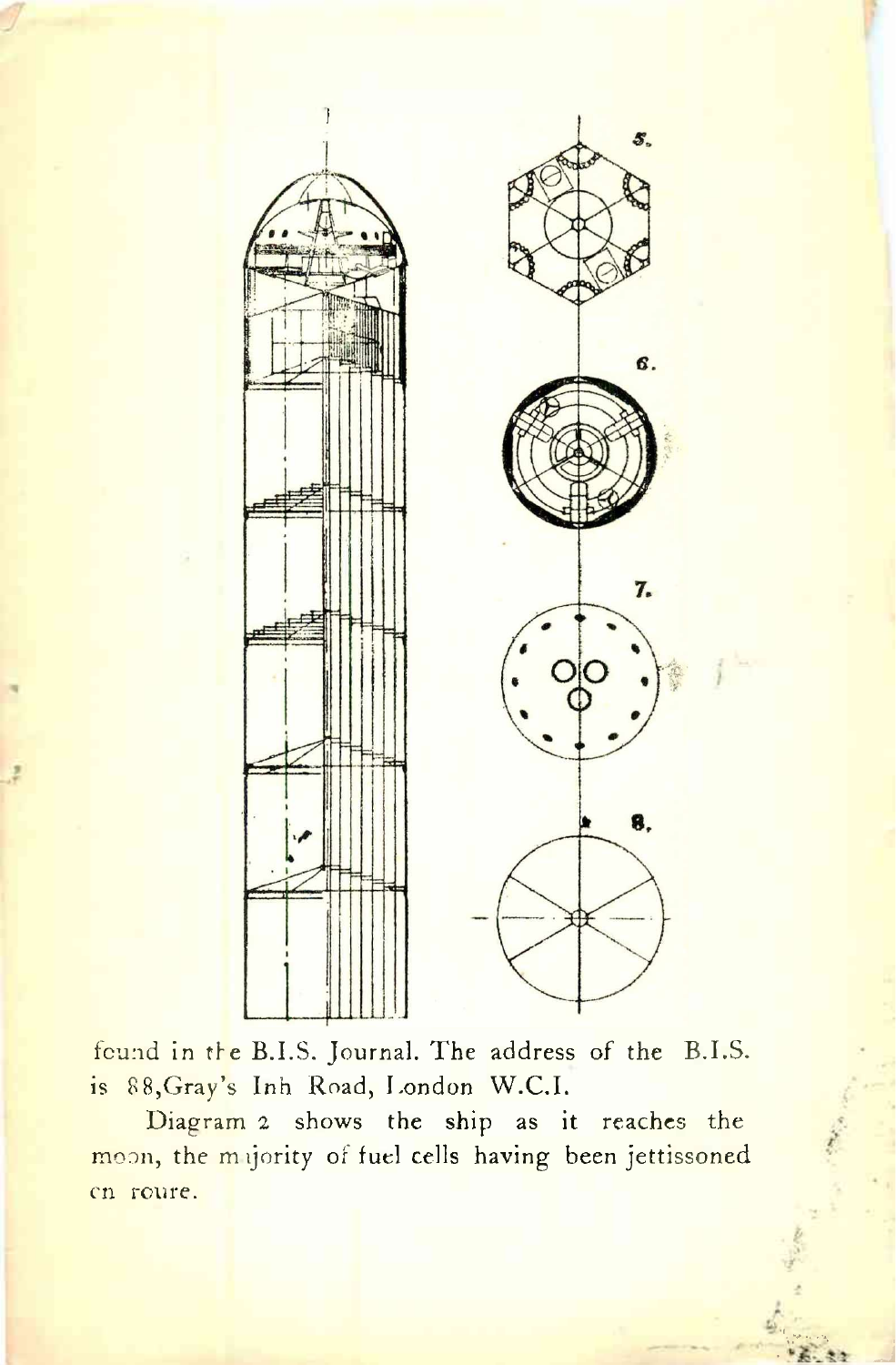## Directory of Current British Fan Magazines

Editor: J. Michael Rosenblum, 4 Grange Terrace, Chapeltown, Leeds 7., England.

FANTAST; now bi-monthly, 24 or more pages, good general centents. is. 9d. for six issues. C. S. Youd, 244 Desborough Road, Eastleigh, Hants,

this is to be continued as long as possible, but Youds Fantasy War Bulletin has ceased after its third issue.

MACABRE: devoted to weird fiction and fantasy probably bimonthly, first issue just cut. News sheet Dawn Shadows to appear at end of November James P. Rathbore, 24 Heriot Place, Edintuigh 3., Scotland.

New Worlds: now suspended, pa. tially replaced by Postal Preview - news items on printed postcard, 8 issues - 6d.. Ted Carnell, 17 Burwash Rd., Plumstead, London.

The Satellite; to continue if sufficient support is given, policy of lighthearted reading, monthly, is. Cd. for six months. J.F.Burke,  $57$  Beaclair Dr, Liverpool 15

S cience Fantasy Review; to continue if at all possible, probably monthly, mainly news, four issues sixpence. L.V-Heald, I4 Henley Avenue, Liverpool 2I

And then, of course, The Futurian will continue as long as possible, i. e. whilst I remain at liberty. Future issues will have altered format & be quarto size.

nannannannannannannannannannan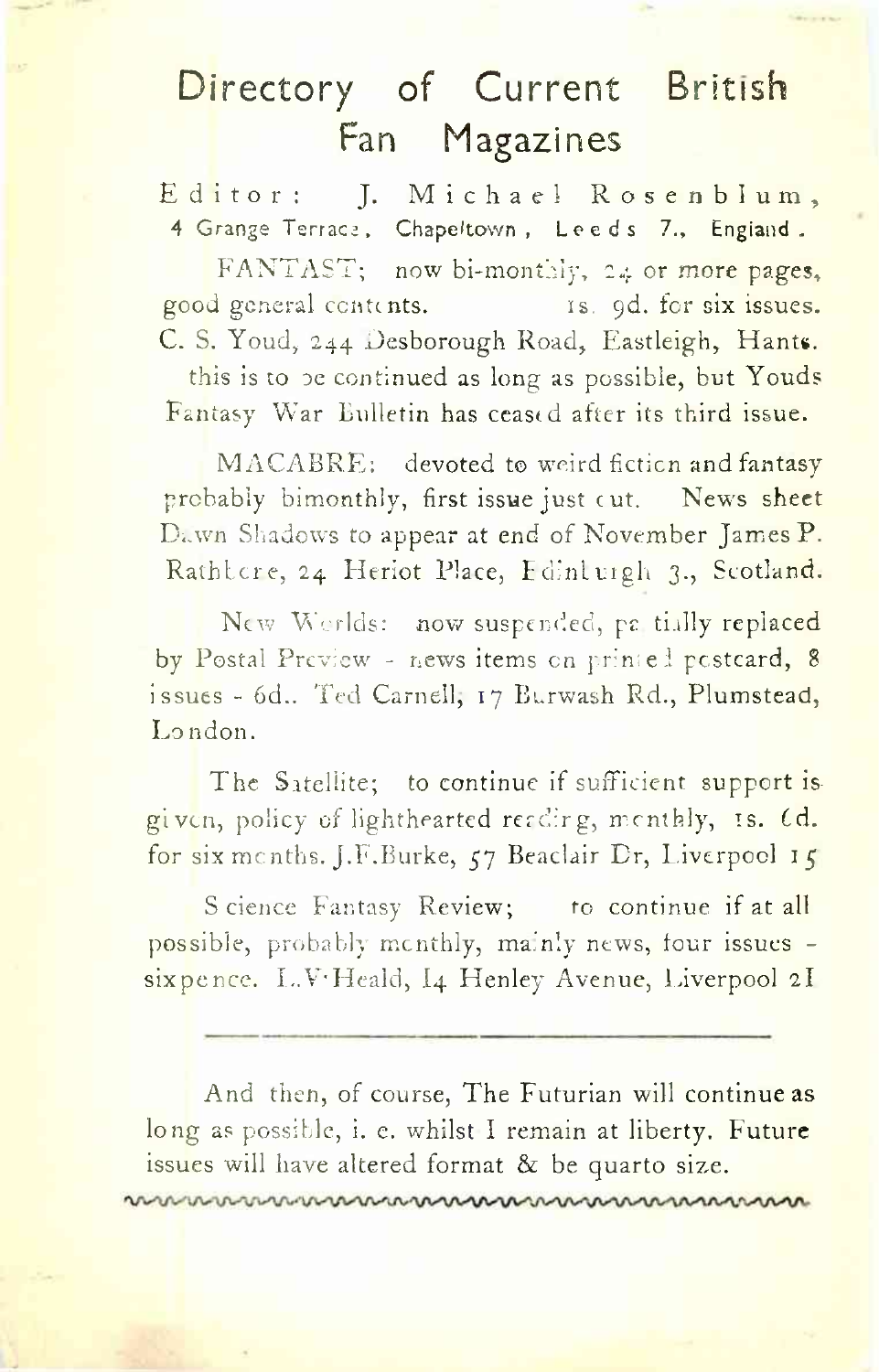#### **SOME RECENT ADDITIONS TO THE LEEDS <sup>S</sup> <sup>F</sup> <sup>L</sup> LIBRARY**

The Scarlet Vampire Norah Burke after future war, rise and fall of east-European dictator Impregnable City Max Pemberton an attempt at a strange utopia, which fails miserably. Voyage to Purilia Elmer Rice satire on film world in form of visit to another planet. Cassandra Reginald Berkeley man of today, in future life excavates site of London Wild Harbour Ian Macpherson a young couple try to survive the next war, and fail. The Moon Terror A. G. Birch the world is threatened by the moon doom, unless . . . Beyond the Kim S. F. Wright discovery of survivors of puritan emigrants in antartic. Go Home Unicorn Donald Macpherson experiments in biology have extremely astounding results Harilok Ganpat Wrexham's Romance well-written blood and thunder stories of an unknown

land north of India.

Maza of the Moon O. A. Kline first visit to the moon, high adventure and love & so on

Loona, A Strange Tail Norman Walker queer adventures with mermaid with whom hero is in love

further details of these books will gladly be given to anyone interested, though we would appreciate the 'courtesy of a stamped, addressed envelope.

\*8